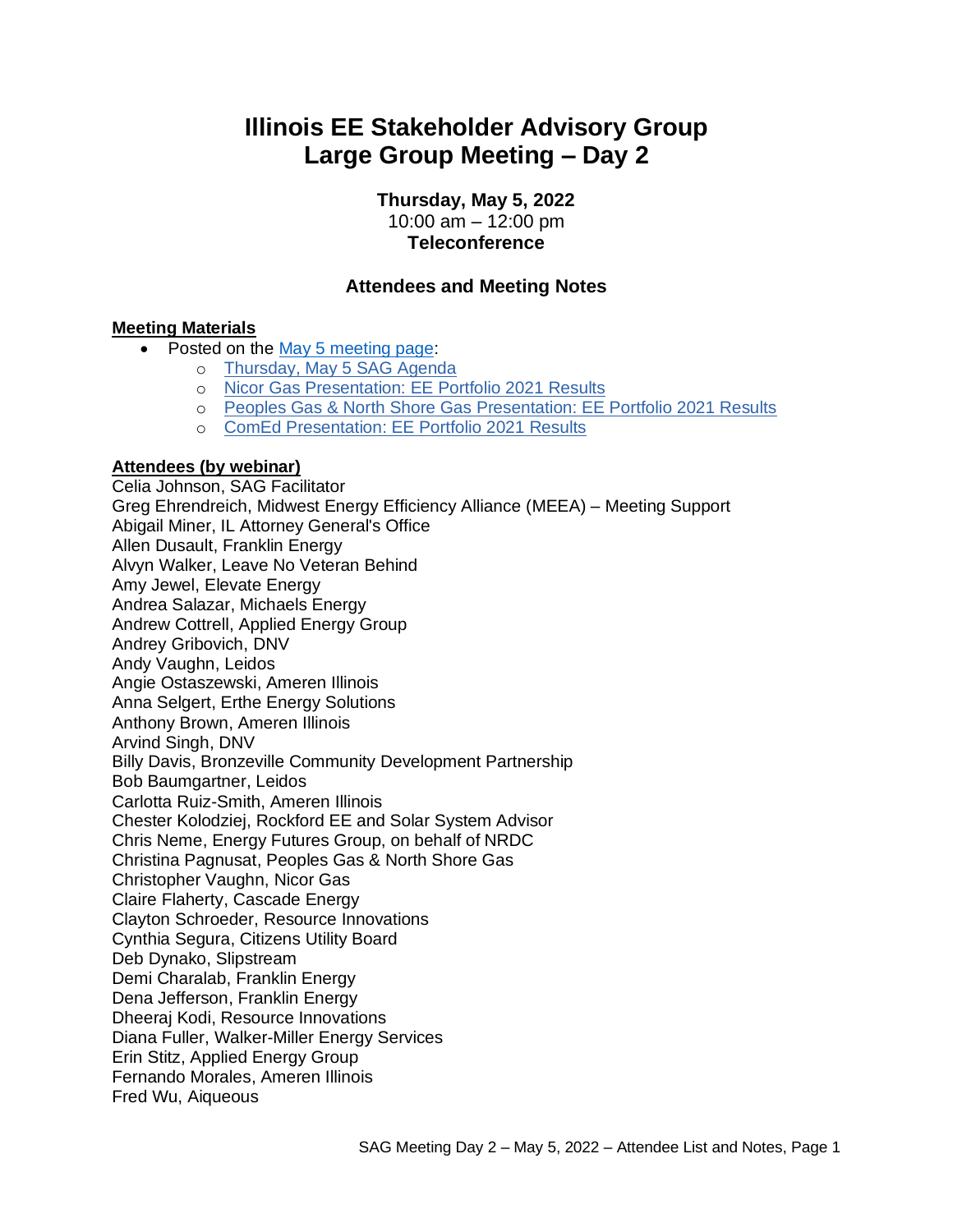Gabriel Duarte, CLEAResult Gregory Norris, ACES 4 Youth Haley Keegan, Resource Innovations Hannah Collins, Leidos Jan Jacobs-Brown, Ameren Illinois Jason Fegley, Ameren Illinois Jean Gibson, Peoples Gas & North Shore Gas Jeff Erickson, Guidehouse Jennifer Alvarado, Franklin Energy Jennifer Morris, ICC Staff Jenny George, Ameren Illinois Jim Dillon, Ameren Illinois Jim Fay, ComEd Jim Jerozal, Nicor Gas Jimmy Faggett, Ameren Illinois John Carroll, Ameren Illinois John Lavallee, Leidos Jordan Losiak, ComEd Julia Friedman, Oracle Kalee Whitehouse, VEIC Katherine Elmore, Community Investment Corp. Keith Goerss, Ameren Illinois Kelly Mulder, Mulder Consulting Ken Woolcutt, Ameren Illinois Kevin Grabner, Guidehouse Kristol Simms, Ameren Illinois Larry Dawson, IL Association of Community Action Agencies Laura Goldberg, NRDC Lawrence Kotewa, Elevate LaJuana Garret, Nicor Gas Lorelei Obermeyer, CLEAResult Martha White, Nicor Gas Mary Ellen Guest, Chicago Bungalow Association Matt Armstrong, Ameren Illinois Michael Pittman, Ameren Illinois Michael Brandt, No Organization Identified Mike King, Nicor Gas Molly Graham, MEEA Molly Lunn, ComEd Monique Leonard, Ameren Illinois Nate Yemm, Leidos Nick Lovier, Ameren Illinois Omayra Garcia, Peoples Gas & North Shore Gas Patricia Plympton, Guidehouse Philip Mosenthal, Optimal Energy, on behalf of IL AG and NCLC Randy Opdyke, Nicor Gas Rebecca McNish, ComEd Ryan Kroll, Driftless Energy Samarth Medakkar, MEEA Selena Worster Walde, Erthe Energy Solutions Stu Slote, Guidehouse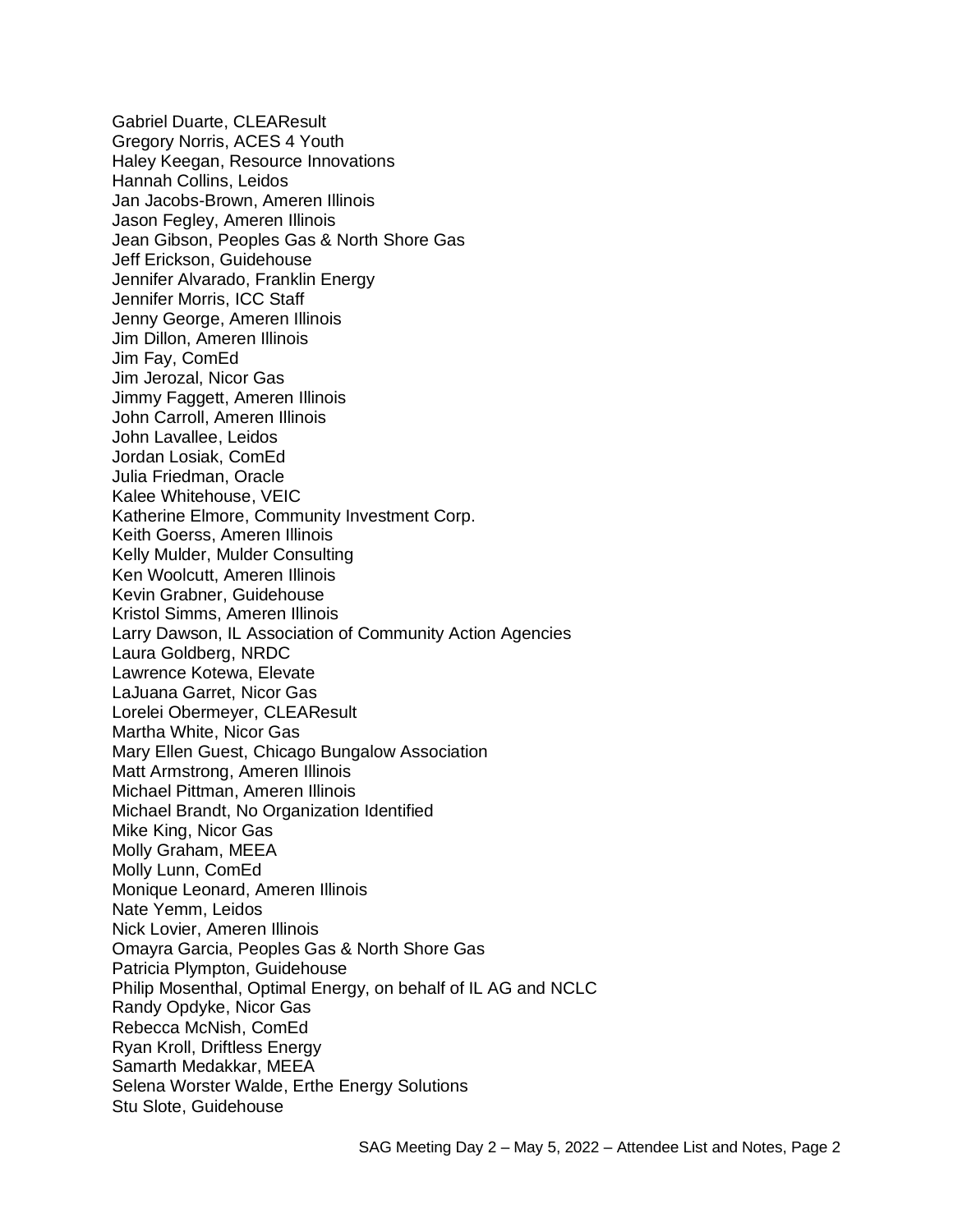Susan Buck, ComEd Tamika Cole, Walker-Miller Energy Services Tara Cunningham, Rinnai Thomas Manjarres, Peoples Gas & North Shore Gas Tina Grebner, Ameren Illinois Travis Hinck, GDS Associates Victor Mendez, Walker-Miller Energy Services Wade Morehead, Morehead Energy Wael El-Sharif, 360 Energy Group Zach Ross, Opinion Dynamics

### **Opening & Introductions**

*Celia Johnson, SAG Facilitator*

Purpose of May 5<sup>th</sup> meeting:

• For ComEd, Nicor Gas and Peoples Gas & North Shore Gas to report out on 2021 EE portfolio progress.

### **Nicor Gas 2021 Report-Out Presentation**

*Chris Vaughn, Nicor Gas*

- Portfolio summary: achieved 90% of savings target. Adjustments due to adjustable savings goal. Data shown on slide may still go up a little as more data filters in. Close to spending target (101%). Key thing to note for 2021 is that trade allies were very key partnerships – they were able to provide comfort and assistance to customers for homes and businesses. Virtual home assessment was a good bridge between COVID shut down and the latter part of the year where we were able to do in-person again. Business customers, particularly small business, were hurt by COVID and didn't have capital funding available. We were still able to pivot and increase production in some areas in latter part of the year.
- Therm savings: Residential was successful given the challenges in operations, achieved 94%. IQ vas very successful with numerous key partnerships and overachieved (111%). Business sector, key was even though programs were impacted still almost hit target (99%).
- Portfolio achievements  $-4$  year: Eclipsed 4 year goal by a couple of million therms. Maintained 14.32 weighted average measure life (WAML).

*[Chris Neme] On measure life, the minimum was 11.91. 12.91 was the*  forecast. Why did you end so above? More whole building envelope work, or *other reason?*

*[Chris Vaughn] We have keyed in on a lot of weatherization and income qualified components and also public sector.* 

*[Jim Jerozal] WAML number doesn't include all the numbers for the home energy reports program, so it might go down a little bit. There are a couple of million therms associated with that. Will probably come closer to the target.*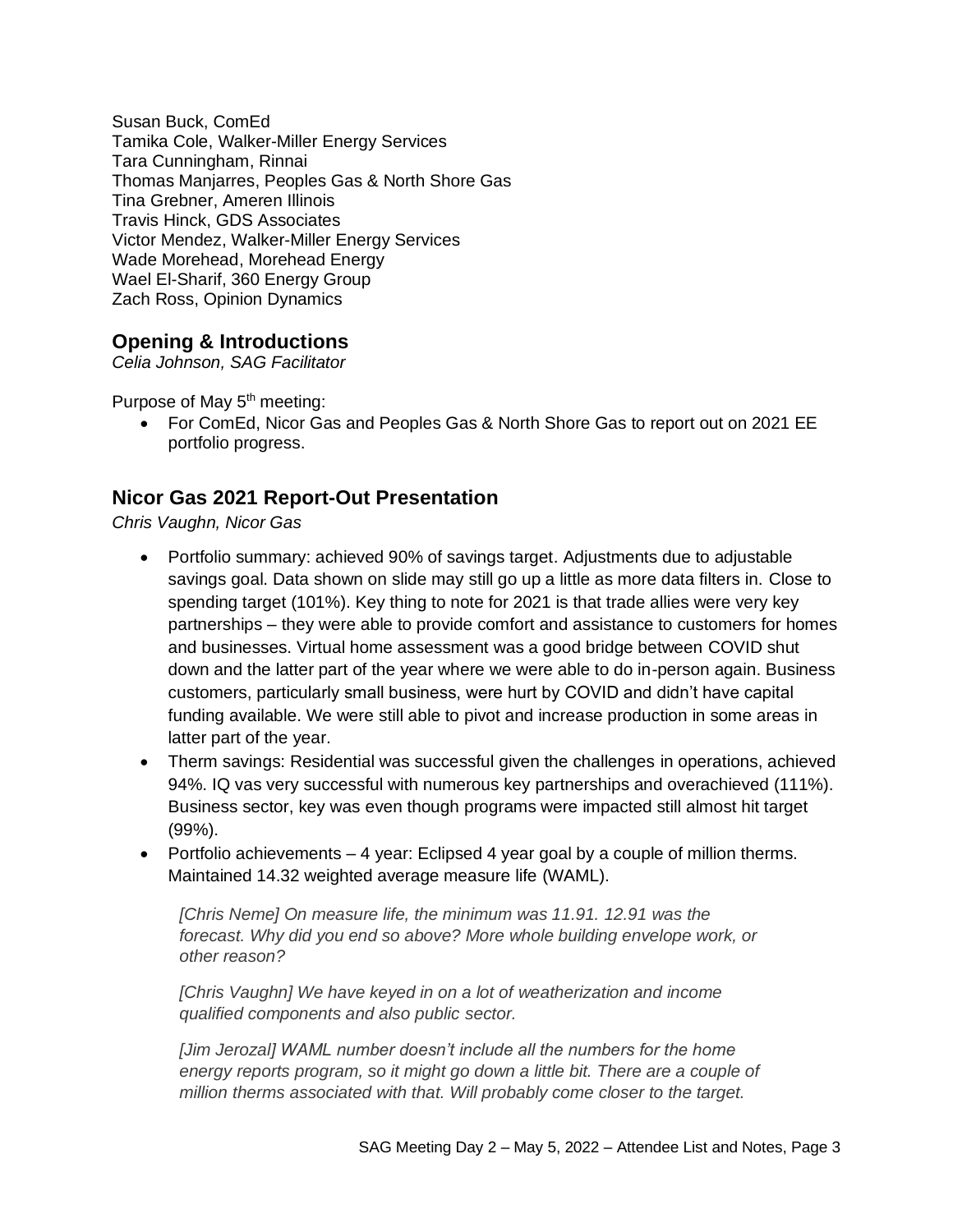*[Jennifer Morris] Thought the stipulated minimum of 11.91, thought there was an adjustable WAML?*

*[Chris Vaughn] Yes, and latest figures on that was 11.99, I think. I am comparing against where we started from here with the stipulation.*

- EEP 3.1 Cycle Stipulation Achievements: Achieved IQ minimum spend in the middle of 2021, spent \$6M over the stipulation. Public sector spend was eclipsed by \$1.5M. Eclipsed savings goal by over 3M therms. Everything we forecast in that stipulation, we hit the targets despite COVID and economic challenges at the customer level.
- Residential Programs: Last year at the same time, programs were having issues getting into certain markets. We developed the virtual assessments to help with that. Direct installs were also an issue. Even with those challenges, we were able to hit 4-year goal for the residential component. Some programs that were most challenged still hit 80% of their targets. Market conditions for new construction allowed that program to reach 311% of target. Without going much over the budget. CPOP offering achieved 118% of target. We foresee that we can ride some of the efficiencies we have built up for dollars per therm, at about \$1.28 per therm. Trade allies really keyed in here. Multifamily prescriptive didn't quite hit the mark but still had successes – ozone laundry measure was one of the highest savings measures in the program with 3 projects and we want to offer more in the future. Starting to see strong interest in the end of 2021 and hit targets we weren't thinking we would hit mid-year.
	- $\circ$  ASI = Air Sealing Insulation
	- $\circ$  HEA = Home Energy Assessment
	- $\circ$  CPOP = Central Plant Optimization Program

*[Chris Neme] With regard to the HES, you achieved because both the air sealing and home energy assessments both exceeded targets?* 

*A: Yes, both of those programs exceeded targets.*

*[Chris Neme] You did over 10k assessments, how many for Air Sealing and Insulation?* 

*Nicor Gas will follow-up.*

*[Chris Neme] What was the conversion rate – of the completed assessments, how many got recommendations for air sealing/insulation and followed through with a project?* 

*Nicor Gas will follow-up.*

• Income Qualified programs: Well ahead of the outlook we had from the challenges. Public housing authorities were facing staffing shortages and paused projects. We were able to only get about 50% of target for that program. Affordable housing new construction were hampered by supply chain issues. Only hit 80% of that goal, but were still able to do better than we benchmarked for in May-June. Otherwise, everything else was successful. Community Action Agencies hit 105% of target for Wx/retrofit targets.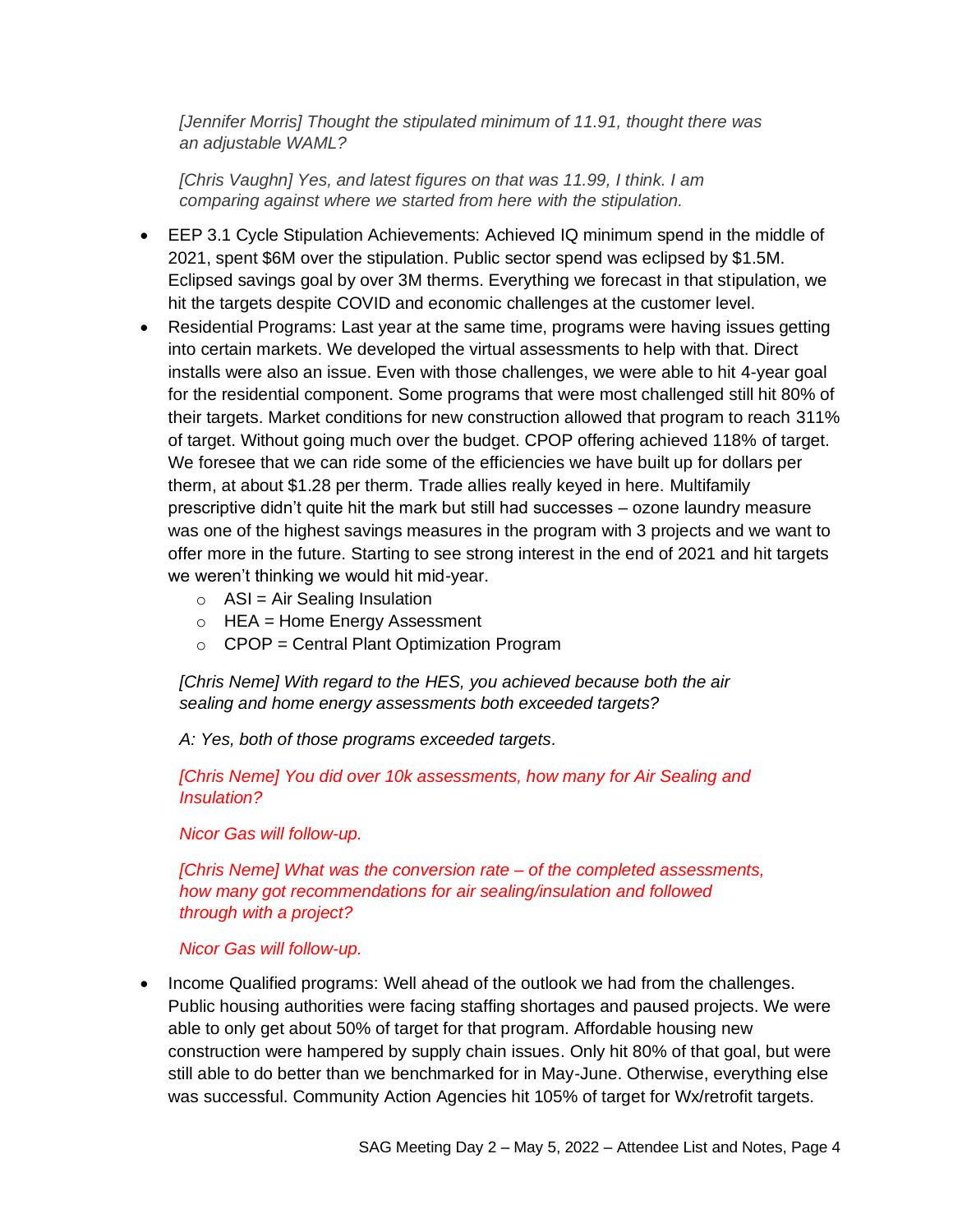Contractor channel achieved 102% with DI measures and retrofits – 1,480 units across 150 buildings.

*[Q:] Can you remind us how many Community Action Agencies you worked with?* 

*[Chris Vaughn] At least 11 completed projects in 2021; about 18 in territory.*

- IQ progress 2017-2021: Main takeaway is showing where we started and where we are now. In 2017, spent about \$1M in incentives. In 2021, \$9.6M in incentive spend. Very committed to doing whatever we can to get into these communities and reach them in greater mass. The green on the 2021 map is to highlight where we are reaching the customers – much larger footprint. Reached far more customers – about 5,580 for 2021 vs 322 in 2017. Pipeline and partnerships have been very fruitful, and we are really progressing. We are still trying to make changes and tweak things to do even more.
- Business Programs: Business sector pivoted to public sector targeting. Business Energy Efficiency Rebates for public sector hit 285% of target and custom reached 125%. Concerted effort to reach the public customers and get them into the program and ensure they aren't left behind compared to the market rate businesses. Small business activity was low until the latter part of the year due to pandemic. Business Optimization Program pivoted to engage small businesses, especially low-income zip codes and dry cleaners, which proved to be key to achieving successes. Trade allies completed boiler tune ups, piping insulation and steam traps. Public schools as well needed boiler tuneups and started showing savings as colder months came about.
- Stipulations: We achieved the minimum WAML at 14.32. Public sector spend was above target at 11.9%. Average IQ spend was \$11.5 with a stipulation of \$8.075. 46% of IQ projects were multifamily with a stipulation of 30%. Diverse spend was 75.5% of eligible spend. We look forward to working to enhance those diverse spend targets and engage more local groups. Those partnerships are as important as servicing the customers because they are intertwined in those areas.

*[Chris Neme] On the 11.5M IQ spend, that would add up to \$46M over 4 years, thought it was \$32M in the stipulation? Previous slide said \$38M?*

*[Chris Vaughn] That was incentive spend only on the previous slide. Stipulated agreement was \$32M, ramped up mostly in years 2-4. Will reconfirm this.*

• Impact: Achievements since 2011 programs started - \$217M incentives, \$191M first year therms, 1.16M customers in 643 communities, \$1.76B economic activity impact. The impacts really snowball over the years.

### **Peoples Gas & North Shore Gas Presentation**

*Jean Gibson & Omayra Garcia, Peoples Gas & North Shore Gas*

• 4-year impacts: Reduced equivalent of 270 tons of carbon. Touched thousands of homes and businesses. 253 direct jobs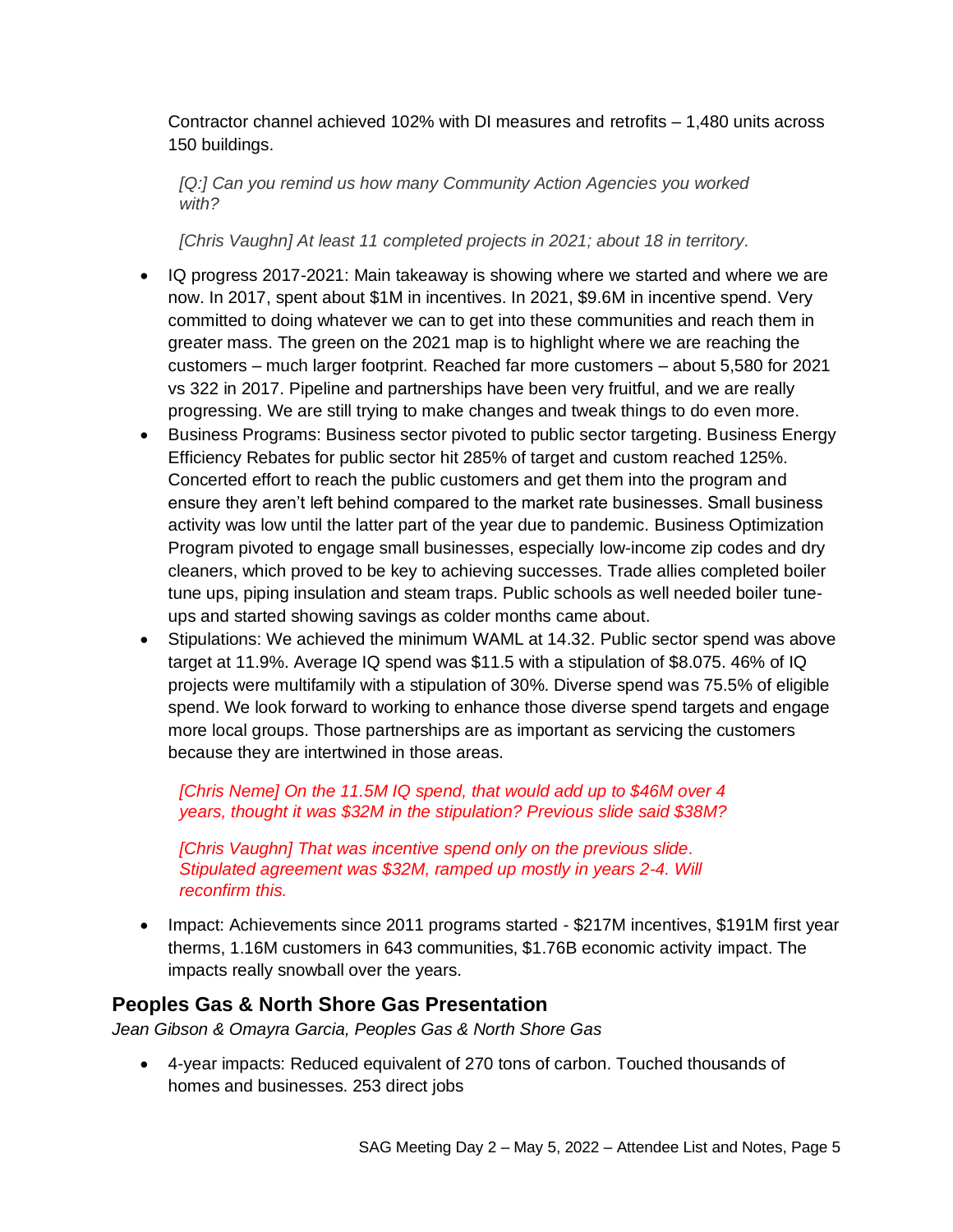- 2021 Spend & Savings: In PG territory reached 112% of 4 year portfolio goal, costeffectively. We used 99% of the budget to overachieve the therm goals. In 2021, highlights for PG are 118% of therm savings goal, 104% of portfolio budget. Public sector was key – 211% of goal. Great story there. Income eligible achieved 178% of goal at 101% of budget.
- 2021 Spend and Savings: in NSG territory. Overachieved goals cost effectively. 109% of therms at 96% of budget. 2021 NSG portfolio was at 126% of goal. Great success in public sector. Income eligible was at 84% of target, at 116% of budget.

Business Programs: Offerings include rebates, studies, staffing, and strategic energy.

- C&I for Peoples Gas: Bar charts show savings to goal each year, blue is spend to goal. C&I was cost effective across all 4 years, and reached 100% of goal with 68% of budget which was reallocated. Shifted extra C&I to programs with strong interest (public sector). Safety and trade ally engagement – aware of pandemic environment and wanted to be cautious and careful. As much as possible limited in-person. Mostly did remote inspections. Did in-person where it made sense to get better results. Trade allies were very important. Focused on streamlining and coordination and better ways of delivering payments.
- C&I for North Shore Gas: Similar slide. Similar cost effectiveness and goals achievement. Hit 80% of goal at 60% of budget. Shifted some budget to small business and public sector.
- Small & Midsize Program: Customers under 400k therms.
	- $\circ$  Peoples Gas: Great demand over the program years. SMB was cost effective over 4 years and reached above target. 2021 was under budget with strong performance, met quadrennial goals early in year.
	- o North Shore: Significant overachievement. 350% of goal. In 2021 hit goal and delivered 49 projects. Strong performance in 2021.
- Public Sector Peoples Gas: Those bars look a lot different 2018 we were learning and struggling. We worked with customers, especially Chicago Public Schools to change programs to overcome barriers. In 2021, we overachieved by a great deal from the momentum we built in 2020. They were 4X the amount from the previous year. Many projects covered 100% of cost.
- Public Sector North Shore: Overachieved 2021 spend and savings because of customer interest. Process improvements over 4 years. Looking specifically at 2021, achieved 177% of spend goal and 111% of therm goal. Quicker project timelines and covering 100% of cost on projects.
	- o MEEA 2022 Impact Award: achieved for the Public Sector program from PG. Delivered \$3.7M in incentives to CPS, saving 2.4M therms. Went from 74 projects in 2018 to 395 in 2021. Creative ways to overcome barriers with CPS helped us work with other public sector customers in our territory.
	- $\circ$  Public Sector CTA: ridership drops strained funding for maintenance and energy projects. South Shop steam pipe insulation was largest public sector project in program history.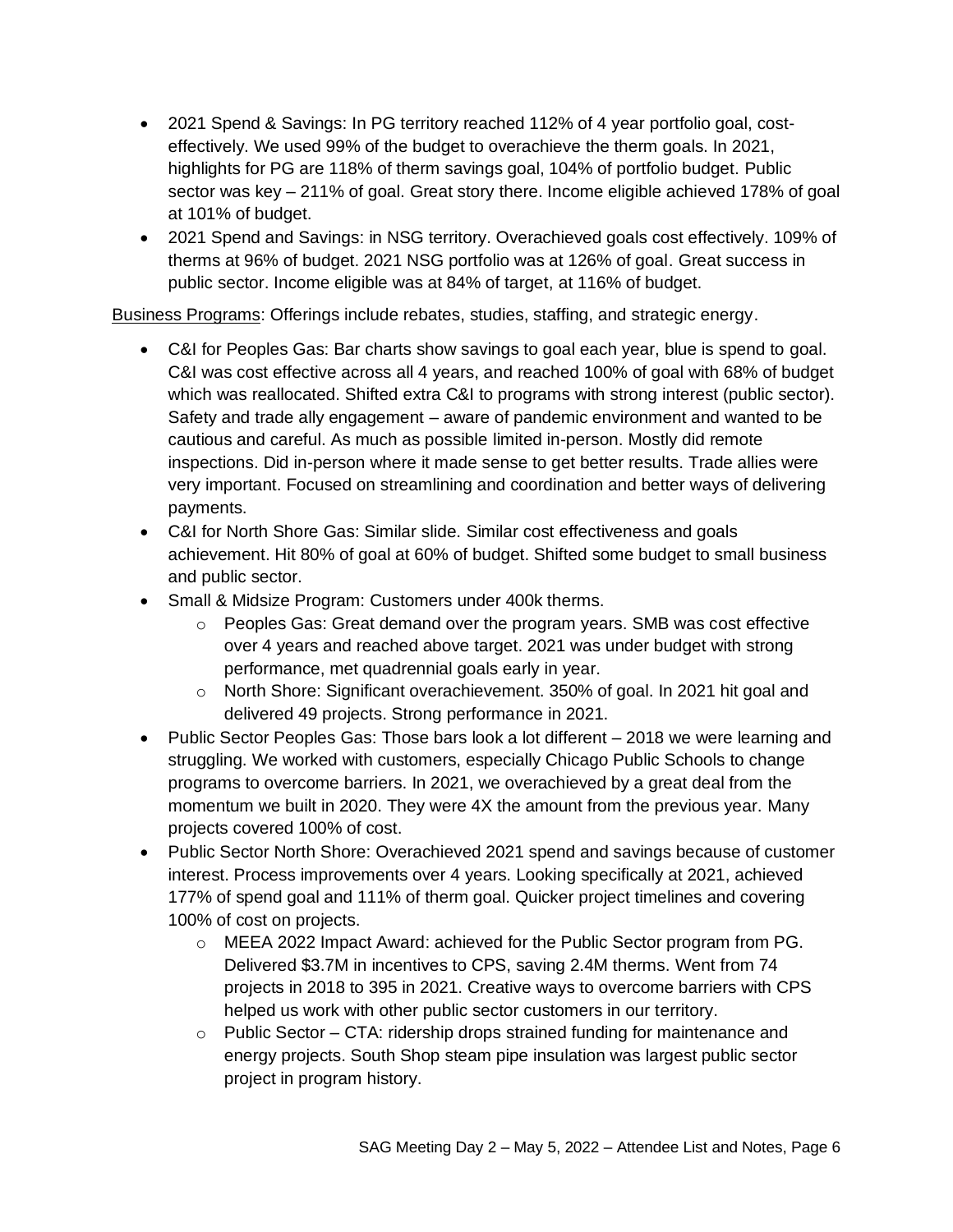- o Public Sector Cook County: Found projects in multiple buildings. Bi-weekly meetings with energy advisors and CC Energy Manager. Upgrades to hospitals, courthouses, office buildings and jails.
- Business Program Marketing: Social media posts to highlight CPS work. Community blitz marketing campaign. Monthly trade ally newsletter & microsite.
- Research & Development and Market Transformation: Commercial food service pilot achieved goals. Building center and controls project with a mock-up of a steam trap failure device. BOC training finished two courses. Venturi steam traps project concluded well.

### Residential and Income Qualified Programs

- Single Family Res: Program offerings described on slides
	- o SF Peoples Gas: Remained cost-effective and reached 83% of spend, 118% of savings goal. Customer counts and savings shown on slide. Safety has been at the forefront. Continue to support online and virtual engagement. Joint HEJ email open rate is 31% and click-through 2.7%.
	- o SF North Shore: Achieved 89% of spend and 127% of savings goal.

*[Chris Neme] Can you remind us what Home Energy Jumpstart does? Of the customers that participated, how many followed through with air sealing and insulation after an assessment / recommendation?*

*[Omy Garcia] It's a collaborative with ComEd Home Energy Assessment – jointly offered. Will follow-up on conversions.*

- Residential Elementary Education Super Savers: distributed 60k kits over the 4 years, was a struggle when kids weren't in school.
- Multifamily Residential: Program offerings described on slides
	- o MF Peoples Gas: Spending was 135% over 4 years, achieving 114% of savings goals. Safety self-install DI process was less popular, but 2021 got technicians back in the field and that helped. First program staffing grant was used, helped complete 27 projects.
	- o MF North Shore: Spend was 255% over 4 years, achieving 211% of savings goal. Self install DI wasn't as popular but stabilized once we were able to return to the field. Good pipeline moving into 2022.
- Income Eligible Programs: Program offerings described on slides
	- $\circ$  Income Eligible Peoples Gas: 100% spend over 4 years, 107% savings goal. Refined guidelines for IHWAP improved performance and cost-effectiveness. IE Wx closed well and has a robust pipeline for 2022. Gas kits were distributed by ground mail to vetted customers.
	- o Income Eligible North Shore: Over 4 years, 87% of spend and 123% of savings goal. Refined implementation of IHWAP as with Peoples. Distributed 1,500 gas kits.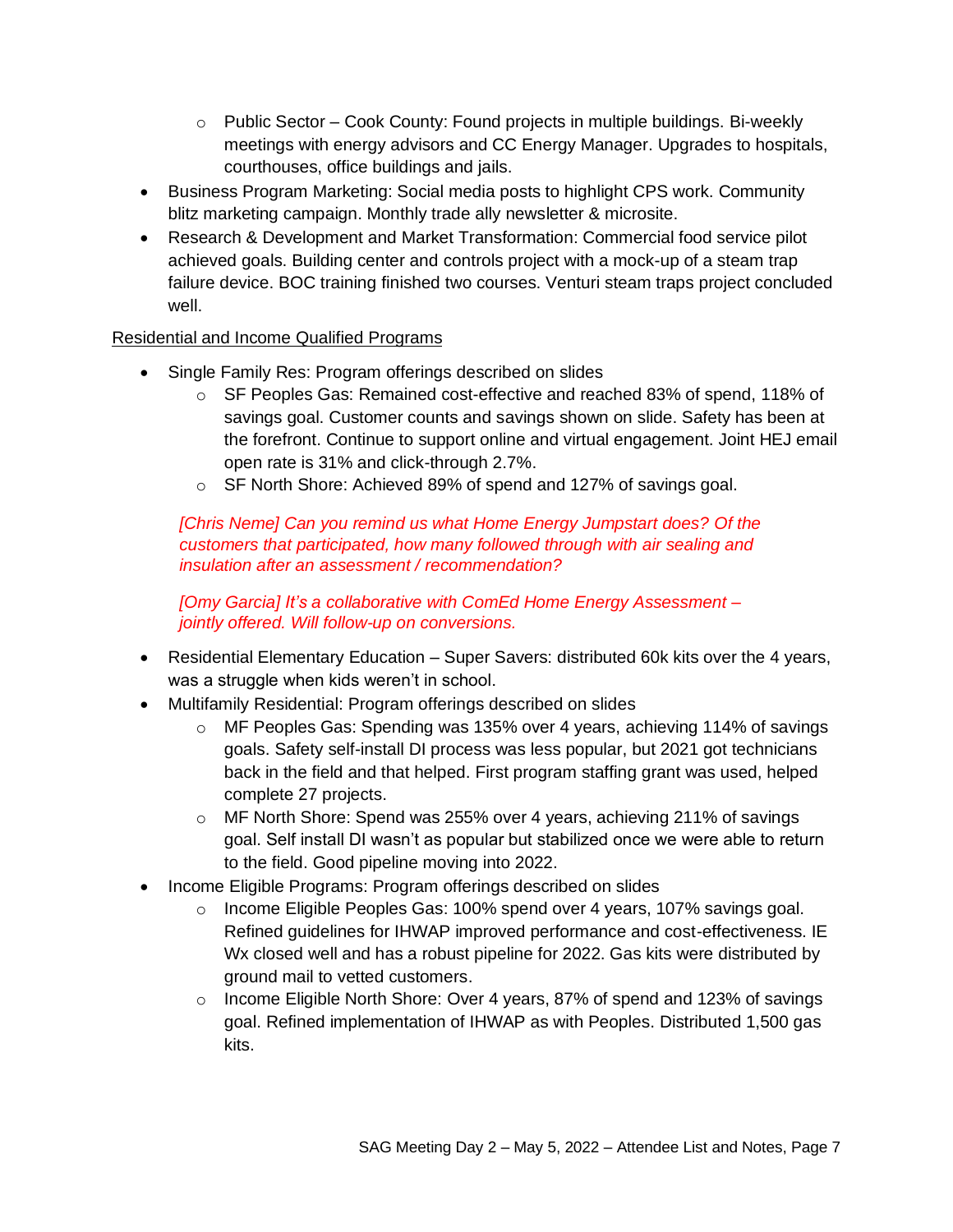- $\circ$  Income Eligible Spotlight Wx: Chicago Bungalow Association partnership was very strong. 3,245 customers. High customer satisfaction (9.9-10.0) and lots of word of mouth. Expanding to Latino community.
- o Income Eligible Spotlight gas kits: Strong interest from LIHEAP since 2019. Over 1.5M therms saved.

*[Chris Neme] Of the 46k customers for IQ SF, how many were either SF whole building weatherization or other whole building measures? Besides the whole buildings and kits, what other programs are included in the 46k number?*

#### *PG-NSG will follow-up.*

*[Chris Neme] Interested in why the spending and savings in 2019 were small for North Shore but for Peoples they were quite substantial. Why the difference?* 

*[Omy Garcia] NSG has struggled a bit, the Agency that we worked with had staffing challenges, took longer to come to fruition. In Peoples territory, larger agencies with more bandwidth. Trying to get more agencies in the NSG territory to participate in 2022.*

- IQ MF Peoples Gas: Achieved 100% of spend and 171% of savings. Significant increase in cost-effectiveness in 2020 and 2021 from addition of trade ally offering. Virtual assessments helped. Q4 had an increase in production and helped achieve goals. Public housing savings saw an increase as CHA allowed more on-site work. New construction saw continued growth and closed out many projects. Trade ally program was also strong.
- IQ MF North Shore: Over 4 years achieved 121% of spend but 34% of savings goal. Coordination and collaboration with agency is of the utmost importance. A little short on staffing but working with them in the new quadrennial to help them and onboard additional partners for better results.

*[Chris Neme] Interested in the difference between Peoples and North Shore. For Peoples % of spending was under % of savings. For NSG, spending over budget but only getting a third of savings.* 

#### *PG/NSG will follow-up.*

- IQ MF Spotlight New City Neighborhood: Customer family has owned building since 1984, collaborated to improve the legacy building.
- Public Housing Spotlight Chicago Housing Authority: Collaboration with ComEd. Altgeld Gardens project over 6k therms and 1.3M kWh. Looking forward to continued partnerships for other CHA properties.
- MF Income Eligible Spotlight Trade Ally: Property manager in Austin neighborhood completed 30 projects and have identified more.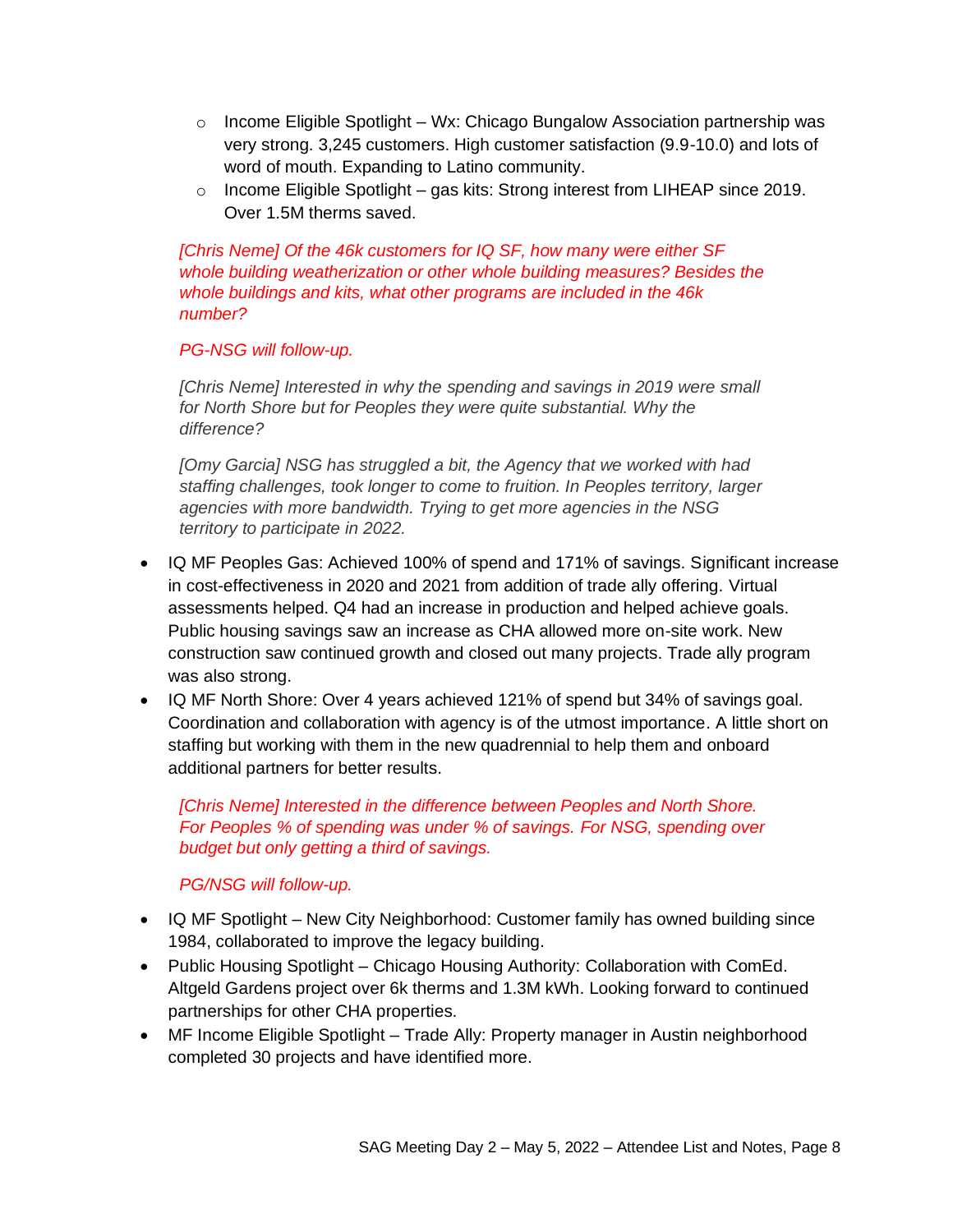- Residential Program Marketing: Joint referral email campaign to those who completed home assessments. Also, virtual assessment survey to improve programs. Outreach events have started up again.
- Energy Efficiency Fall Campaign: Treat Yourself with Energy Savings. Pushing participation through social media and billboards in areas with low participation. Focused on several zip codes shown on slide. 6 zip codes (1 NSG, 5 PG).

## **ComEd 2021 Report-Out**

### *Molly Lunn, ComEd*

- 2021 Portfolio Summary: Achieved 104% of CPAS and expected shortfall of 89% of AAIG because of a large amount of expiring savings in 2021. Largely due to measures installed in 2018 when CPAS was still new and AAIG was still new and we were on a learning curve on how to optimize the offerings to achieve those goals.
	- $\circ$  Behavioral (home energy reports) and lighting were the biggest drivers of that. We closed the gap more than we anticipated – expected to be shorter than this – but couldn't quite overcome the size of the expired savings.
	- $\circ$  Significant overachievement in residential from Home Energy Reports performing better as well as Appliance Rebates.
	- $\circ$  Summary report from Guidehouse has the graph of note as has been the case, business programs are a little more than half of the savings in the portfolio (including third-party programs). Voltage Optimization is also a significant part of the portfolio. Third party also includes two significant income eligible programs.
- Residential Highlights: Overall residential performance was over 400k rebates, 26k participants in direct install from assessments. For each of the sectors, detailed numbers for the programs are in the appendix of the slides.
	- o Appliance rebates exceeded target by 18% because of increase in smart thermostats, advanced power strips and large appliance rebates. Home energy assessment, we saw midway through last year lower than expected savings per home because of less LED opportunities.
	- $\circ$  Worked with energy advisors and worked on APS and smart thermostats, increased those distribution and installs. Lighting 5.5M units through 695 retailers. Still doing virtual and in-home assessments.
	- $\circ$  Income Eligible Highlights: Reaching more than 79k households, not including product discounts. Exceeded stipulated spend commitments and retrofit spend and MF retrofit spend. For SF, pilot launched for two-flats in September. It was a gap in the market for us. Achieved higher savings than expected and looking forward to continuing that. CBA/CVHA channel was important. MF retrofits significant project in Dearborn Homes for multi-year braided project. Overall, almost 11k multifamily units. For public housing, reaching more public housing authorities – 7 unique PHAs in Q4 alone. Challenges with getting projects coming out of COVID. Not as good as we would have liked but working to improve those with more outreach and engaging other PHAs.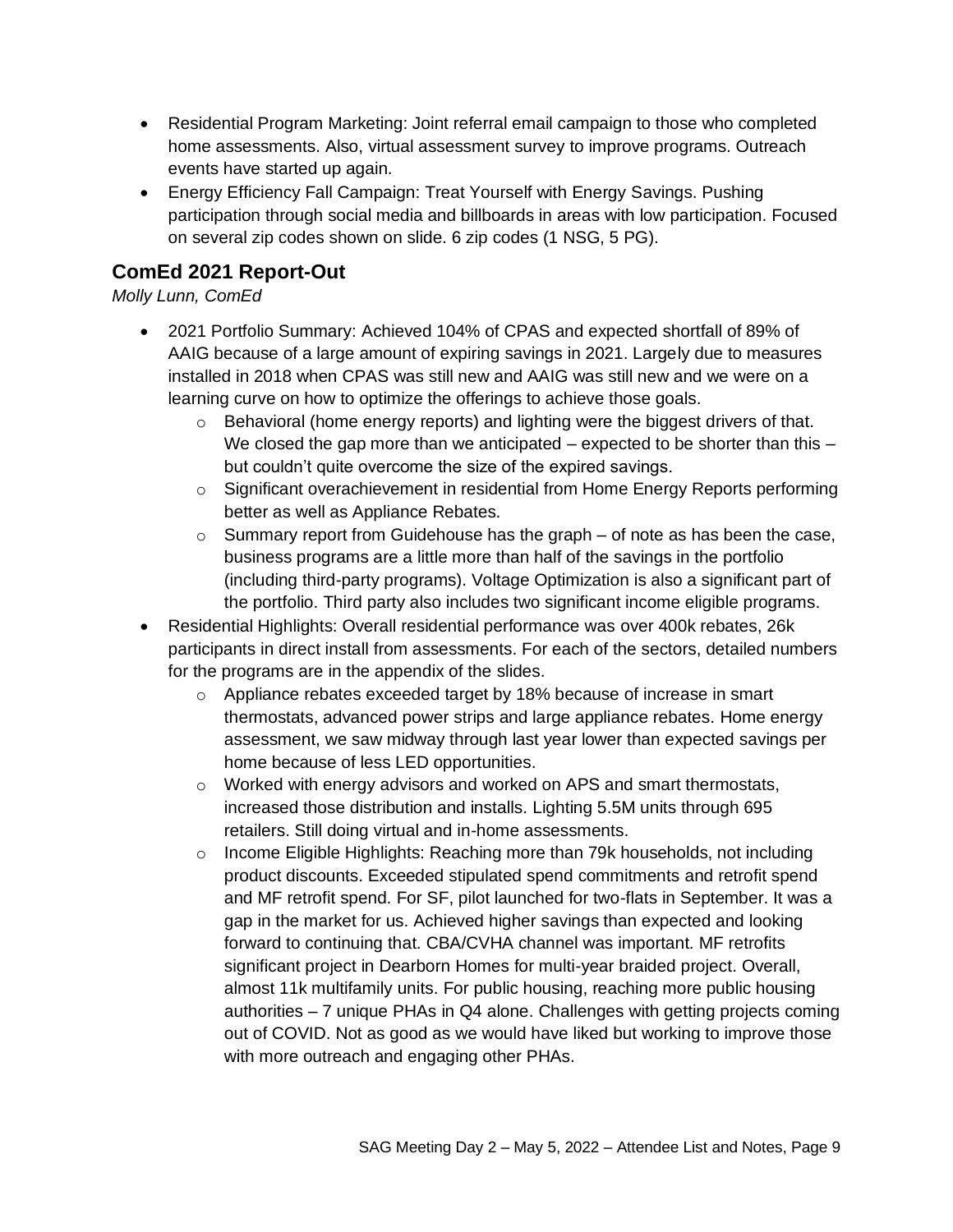*[Chris Neme] 11k housing units touched – is that total including kits or is it all whole building?* 

*A: Not kits, all through the retrofit program. Includes assessments, Wx, common area measures and capital projects – property manager can mix and*  match. We are tracking now what percentage of property owners are doing *which types of activities so we can provide better data on that.*

#### *[Chris Neme] With Dearborn Homes, how many units?*

*A: ComEd will follow up.*

- Income Eligible Highlights: New Construction 3 passive building projects after a pilot. More developers getting interested in that pathway. Added a Moderate Rehab pathway that wasn't as challenging to meet – so they can achieve some EE even if they can't go all the way to passive house. Should increase pipeline potential. Chicago has a lot of affordable housing buzz going on right now with city, state and federal funds – a lot of developers are working with us and we think the Moderate Rehab pathway will help support more of those projects. IE Kits – separate number – over 30k kits delivered to customers. Product discounts exceeded savings targets through retailers in IE neighborhoods. A lot of mom & pop local DIY stores, rather than big box.
	- $\circ$  Smart Assistance Manager (SAM) not strictly EE customer portal to allow customers to take control of their energy decisions. Helps recommend what programs are a good fit for financial assistance and EE/DR side. Over 43k customers have used the tool since launch.
- Business & Public Sector Highlights: In 2021, small business was successful included small public customers. Doubled savings compared to 2020. Targeting distressed communities now. Over 29% of savings came from distressed communities. Streetlights, launched a new track to target in-need municipalities covering the full cost. 22 municipalities participated. 32% MBE-owned companies many based in their communities they were working in.
	- $\circ$  Water pilot in SEM program with R&D team. Happy with results and intending to integrate it as a standard part of the offering.
	- $\circ$  Industrial systems have gotten industry recognition from MEEA and AESP for the Fix It Now offering. New tablet app reduced labor for facility assessments by about 4 hours per facility. Outreach continues because there are large opportunities for customers to shift from lighting to capital projects, including project dashboards, goals for large customer reps, and trainings for account managers. 3x increase in number of assessments compared to 2020.
- Other Highlights: 19 R&D projects launched 19 more. Research efforts in understanding electrification opportunities. Will be incorporating some of these into new custom measures for 2022 or Plan 6. Electric Homes New Construction pilot was completed and become a full program. Lots of research happening on electrification – what are the top measure opportunities and how can we maximize on the savings from those technologies.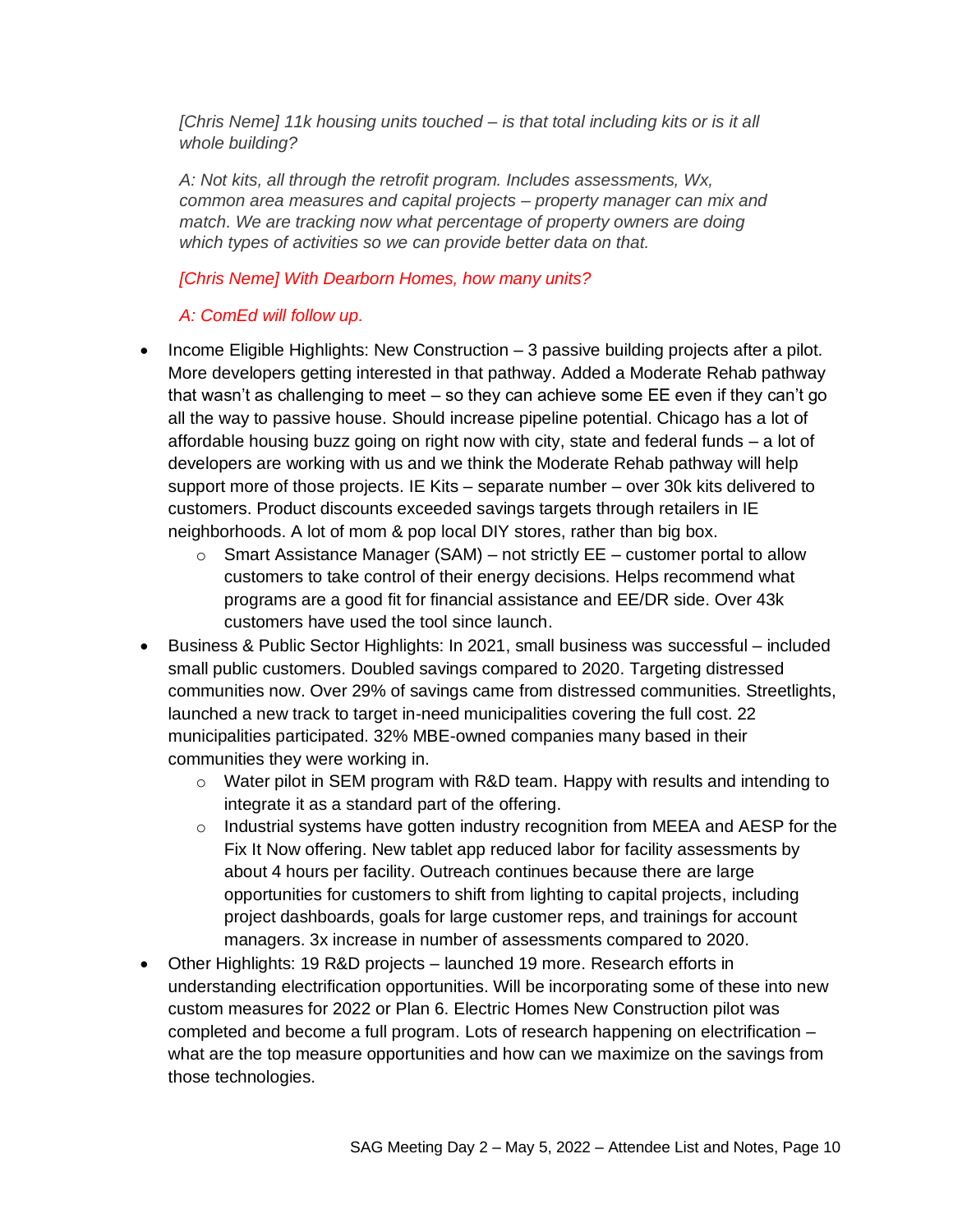*[Chris Neme] Can you elaborate on the Smart Pressure Independent Control Valves?*

*A: ComEd will share the measure summary.*

- Focus on our diverse supplier & service provider network. Graduated 28 companies from our incubator. 61% are in network with 117 projects underway.
	- $\circ$  Expanded diverse suppliers and vendors to more than \$50M 91% increase since 2018 with aggressive goals to increase this over Plan 6. Looking to expand and support through Market Development initiative in Plan 6, with research underway. Have selected a vendor which is a diverse firm located in Atlanta and their partner. Still conducting interviews and expecting report this summer. Implementation RFP will launch in the summer, informed by that research.

*[Chris Neme] I'm assuming "in network" means customers that are installing measures/services that are eligible for the programs – as opposed to firms that would be contracted by ComEd? These are private companies delivering products and services through the programs?*

*A: Yes, we changed terms from "trade ally" to "service provider" so that's what we mean here, the contractors out in the field. Each program has a slightly different framework for service provider networks and they can be in one or more of those.*

### **Closing & Next Steps**

*Celia Johnson, SAG Facilitator*

#### Summary of Follow-up Items

- Nicor Gas
	- o Air Sealing and Insulation Initiative:
		- Number of homes that received assessments in 2021
		- **Conversion rate: Of the completed assessments, how many customers** received a recommendation for air sealing/insulation, and how many followed through with a project?
	- $\circ$  Additional detail on IQ spending does the spend total include any admin costs/overhead? Does it include incentives?
- Peoples Gas & North Shore Gas
	- o Income Qualified Single Family (SF) for Peoples Gas:
		- Of the 46k customers for IQ SF, how many participated in SF whole building weatherization or other whole building measures? Besides the whole buildings and kits, what other programs are included in the 46k number?
	- o Home Energy Jumpstart Program (Peoples Gas & North Shore Gas):
		- Number of homes that received assessments in 2021